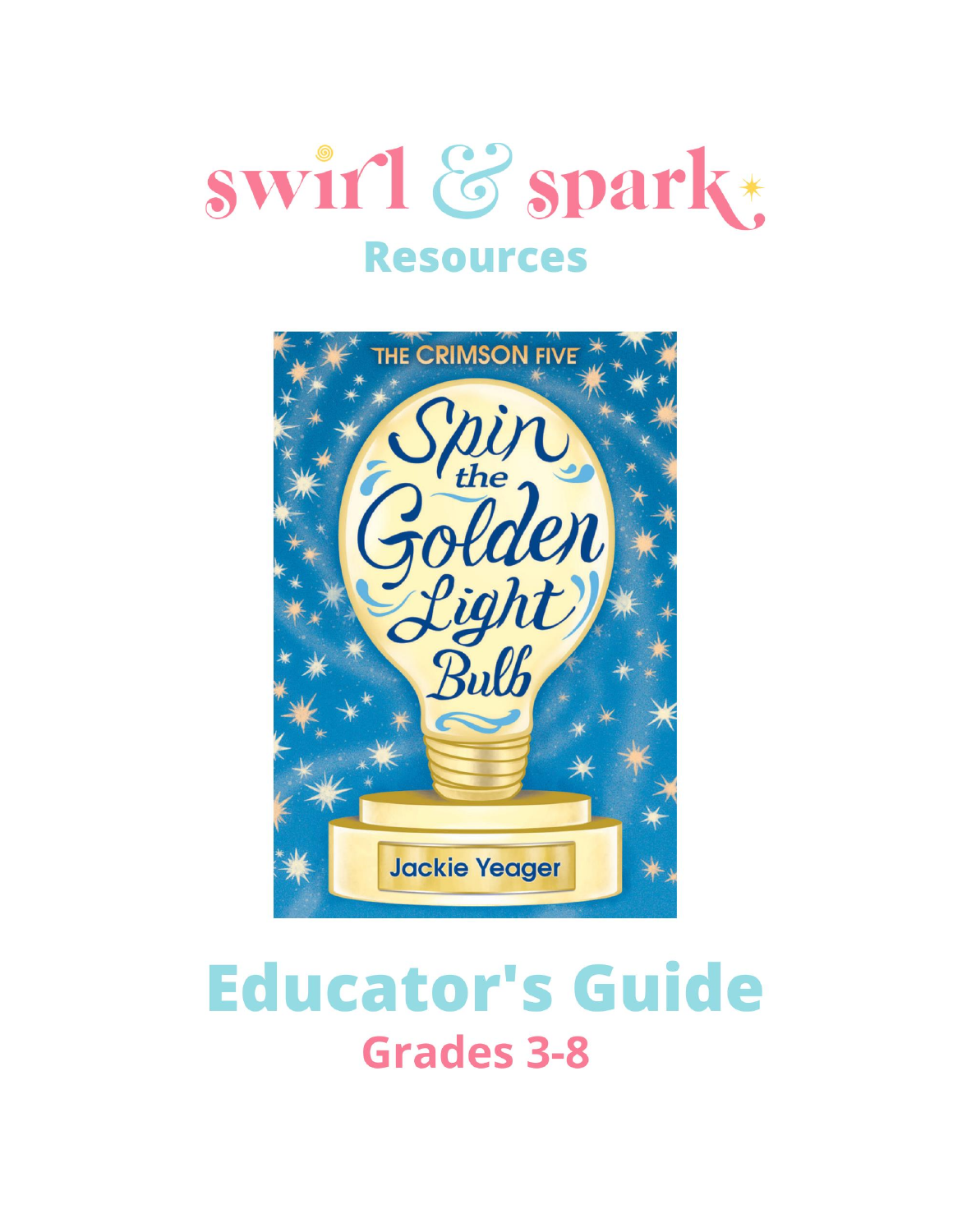This guide was created by the author and provided for classroom, library, and educational use. It may be reproduced in its entirety or excerpted for this purpose.

www.swirlandspark.com

# In this Guide

|                 | Summary |                                                                                                               |
|-----------------|---------|---------------------------------------------------------------------------------------------------------------|
|                 |         | About the Author manufactured and the Author manufactured and the Author manufactured and the Authority of Te |
| $\zeta(\Theta)$ |         |                                                                                                               |
|                 |         |                                                                                                               |
|                 |         |                                                                                                               |
|                 |         |                                                                                                               |
|                 |         | <b>JACKIE YEAGER</b><br>$\overline{2}$                                                                        |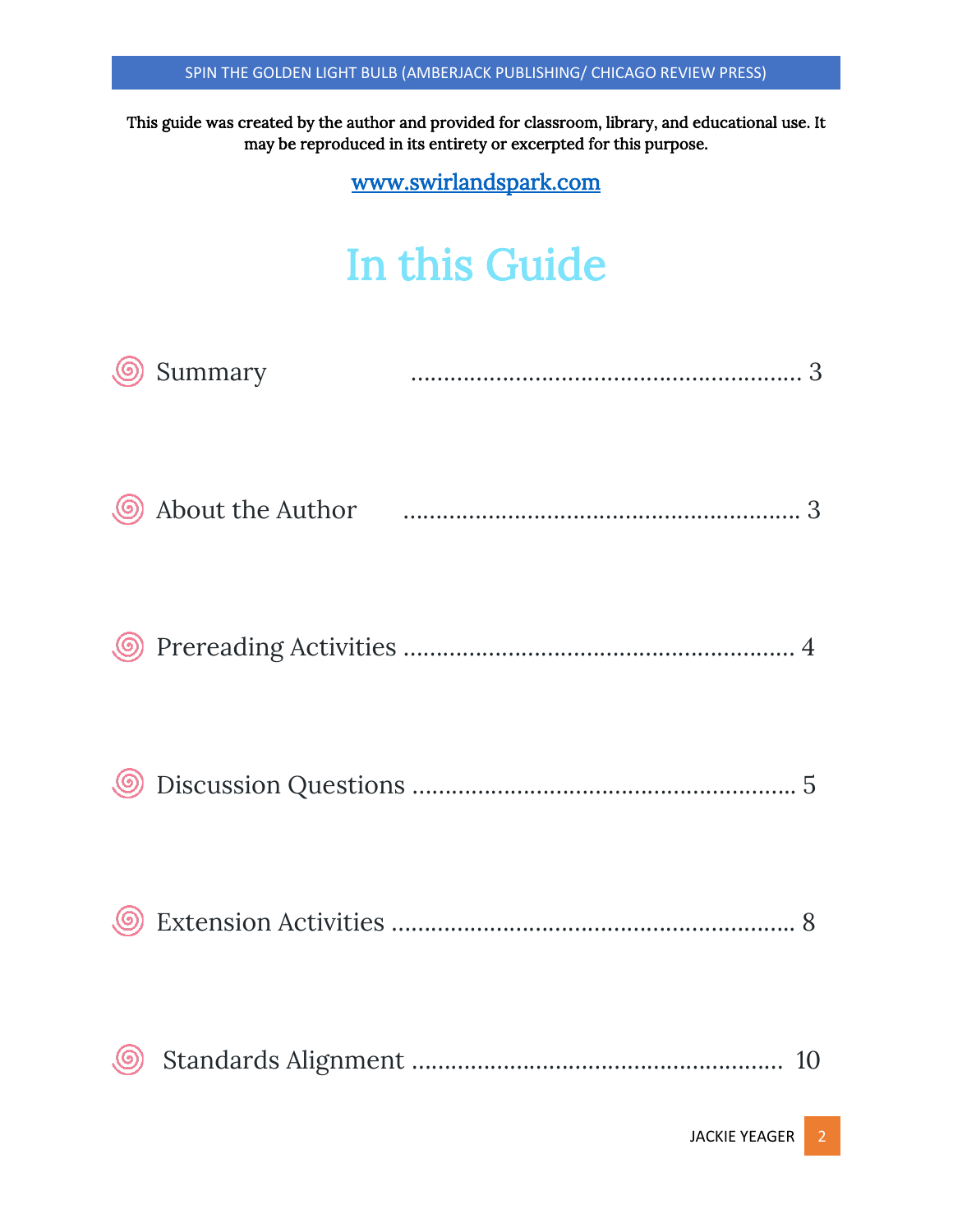### **Summary**



#### **THE YEAR IS 2071.**

Kia Krumpet is eleven years old. She bites her nails (a lot), flies an aero-scooter, and dreams of building her sixty-seven inventions at PIPS, the Piedmont Inventor's Prep School. **THE EVENT IS THE PIEDMONT CHALLENGE.**

A challenge in which 6th graders across the country solve intricate tasks. The winners compete in state teams to earn spots at PIPS, an academy where they can imagine, create, and invent. The rest are forced to study just one school category for all of 7th and 8th grade. (That's two whole years!) **THE PLACE IS CAMP PIEDMONT.**

The most innovative camp around. But in this world full of floating playgrounds, switching bunk beds, and robotic monkey assistants, there's more at stake than

winning a golden light bulb or creating an incredible invention, and only one team with the courage to figure out what that is.

#### **MEET THE CRIMSON FIVE.**

Because sometimes it takes a friend (or four) to help make your dreams come true.

### **About the Author**



Jackie Yeager is a middle grade author whose STEM stories inspire children to think more, work hard, and dream big. She holds a master's degree in Education and spent several years coaching Odyssey of the Mind, where her team once-upon-a-time competed at the World Finals. She lives in Rochester, NY with her husband and two kids. When she's not writing she's usually outside taking colorful pictures for Instagram or drinking a caramel latte in a cute coffee shop while dreaming up her next story. You can visit her website at www.swirlandspark.com.

Look for the other books in the Crimson Five series: Flip the Silver Switch and Pop the Bronze Balloon. (Amberjack Publishing, 2018, 2020)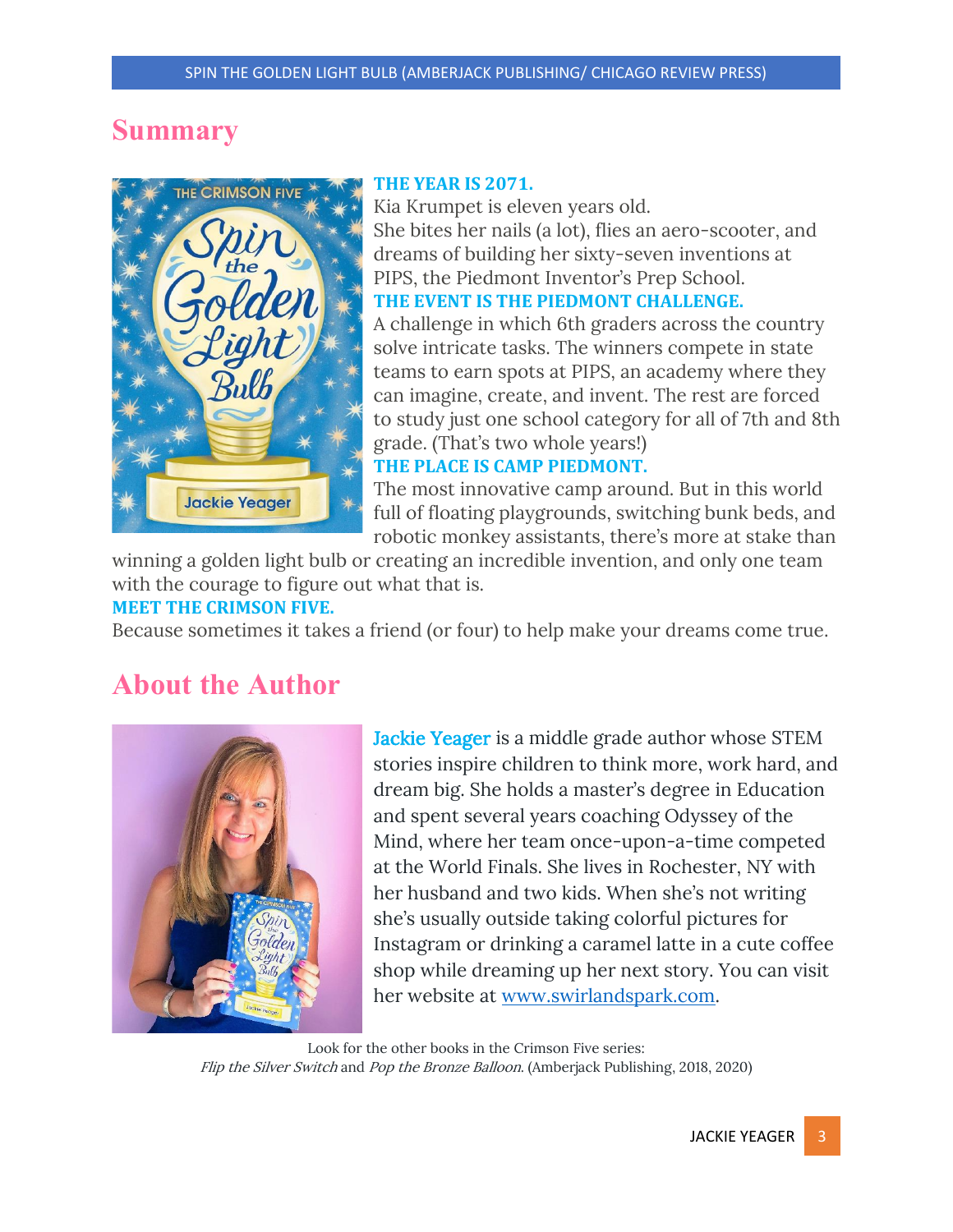# **Prereading Activities**

The following are suggested activities you can do as a class before reading *Spin the* Golden Light Bulb by Jackie Yeager.

### Study the Title & Cover

What do they tell you about the book? What do you think the story is about?

### Learn about the Author

Read the About the Author section as a class.

### Watch the Book Trailer

Watch the Book Trailers at: swirlandspark.com/the-crimson-five-series/mybooks/. Discuss what the book is about. Predict what challenges the main character might face.

### Discuss Prior Knowledge

Make a list of any clubs or or activities, inside or outside of school, where you have been competitive. Discuss as a group, the different types of competitions.

# Discuss Themes

Have a discussion about competition and teamwork. What does it mean to be competitive? What does it mean to be a good teammate?

### Create a Good Teammate Handbook

What would you put in a new teammate guide? As a class, make a list of rules that all good teammates live by.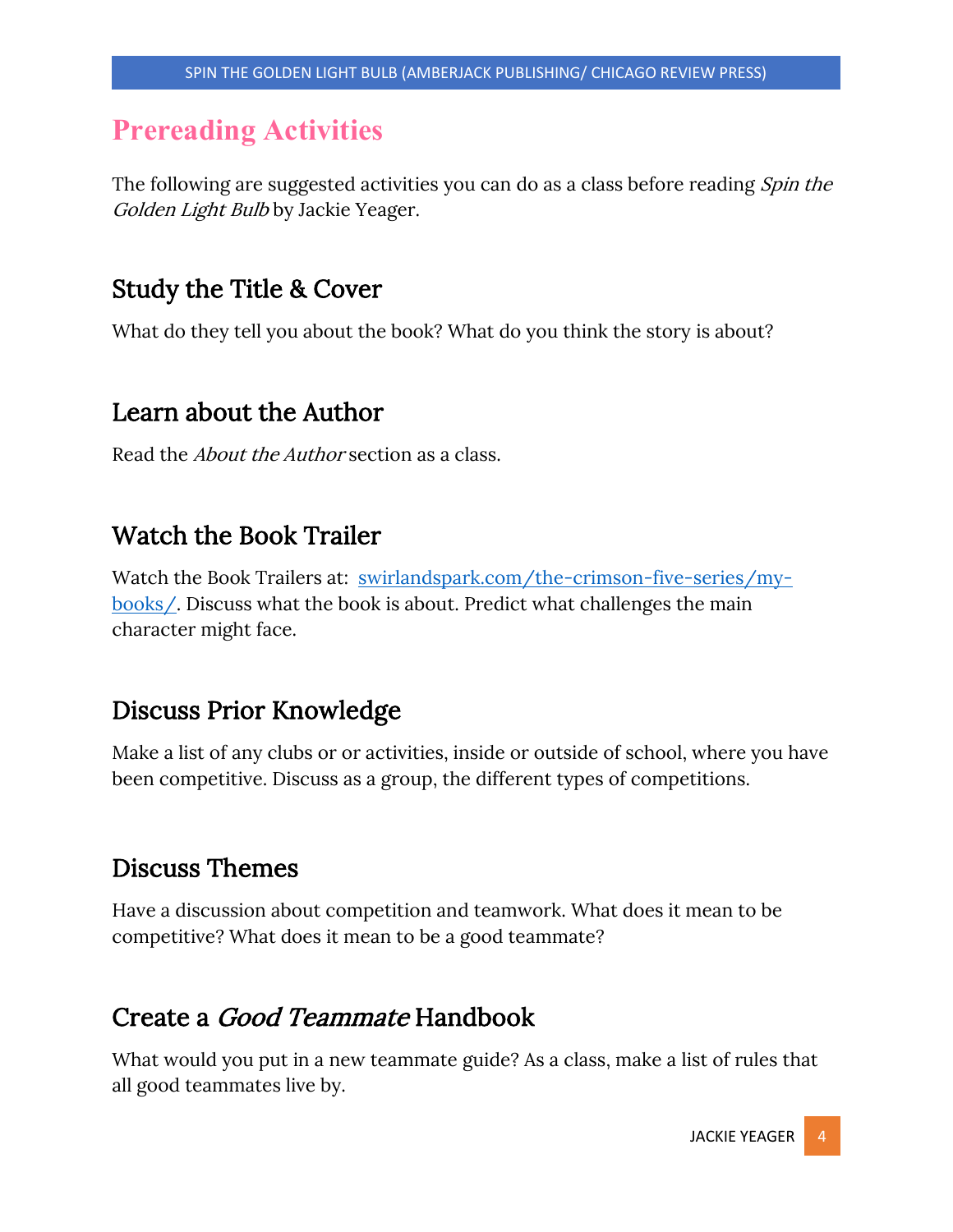# **Discussion Questions**

The following questions can be used for group discussions to help your students better understand the book.

Chapter 1: Why does Kia want to win a Golden Light Bulb trophy? What will she get to do if she does? Is the story set in present time? How can you tell?

Chapter 2: What tasks do students solve in the Piedmont Challenge? Kia feels strongly about her school. Why? What does she do in her free time?

Chapter 3: There are five winners of the Piedmont Challenge. What's different about the winners this year? What news does Kia get as she leaves for Camp Piedmont? How does she react?

Chapter 4: What does Kia think of her new teammates? Who does she interact with the most? How do the Crimson Five kids travel to Camp Piedmont? Describe it in detail.

Chapter 5: Kia and her teammates arrive at Piedmont University, the site of Camp Piedmont. Describe what they see. How many kids are there? Who do they meet?

Chapter 6: When Kia, Mare, and Jillian open the door to their bedchamber, they encounter two inventions. What are they? Which teams invented them? Later, Seraphina presents the team with silver wristbands. What do they say?

Chapter 7: When Andora reveals the task for the National Finals, Kia is upset. Why? How does this affect her goal? What two inventions do Ander and Jax show the girls inside their bedchamber?

Chapter 8: Why do people use nicknames? What are some of the nicknames that Grandma Kitty has for Kia? How would Kia describe Mare? What do Kia and Mare learn about Jillian? What is Kia's first impression of Swissa, their chambermaid?

Chapter 9: At the team's first meeting Ander makes a suggestion. How do his teammates react?

Chapter 10: Why has Meeting Room 12 been transformed? Discuss the five C's: Be curious. Be creative. Be collaborative. Be colorful. Be courageous. What does it mean to *brainstorm*?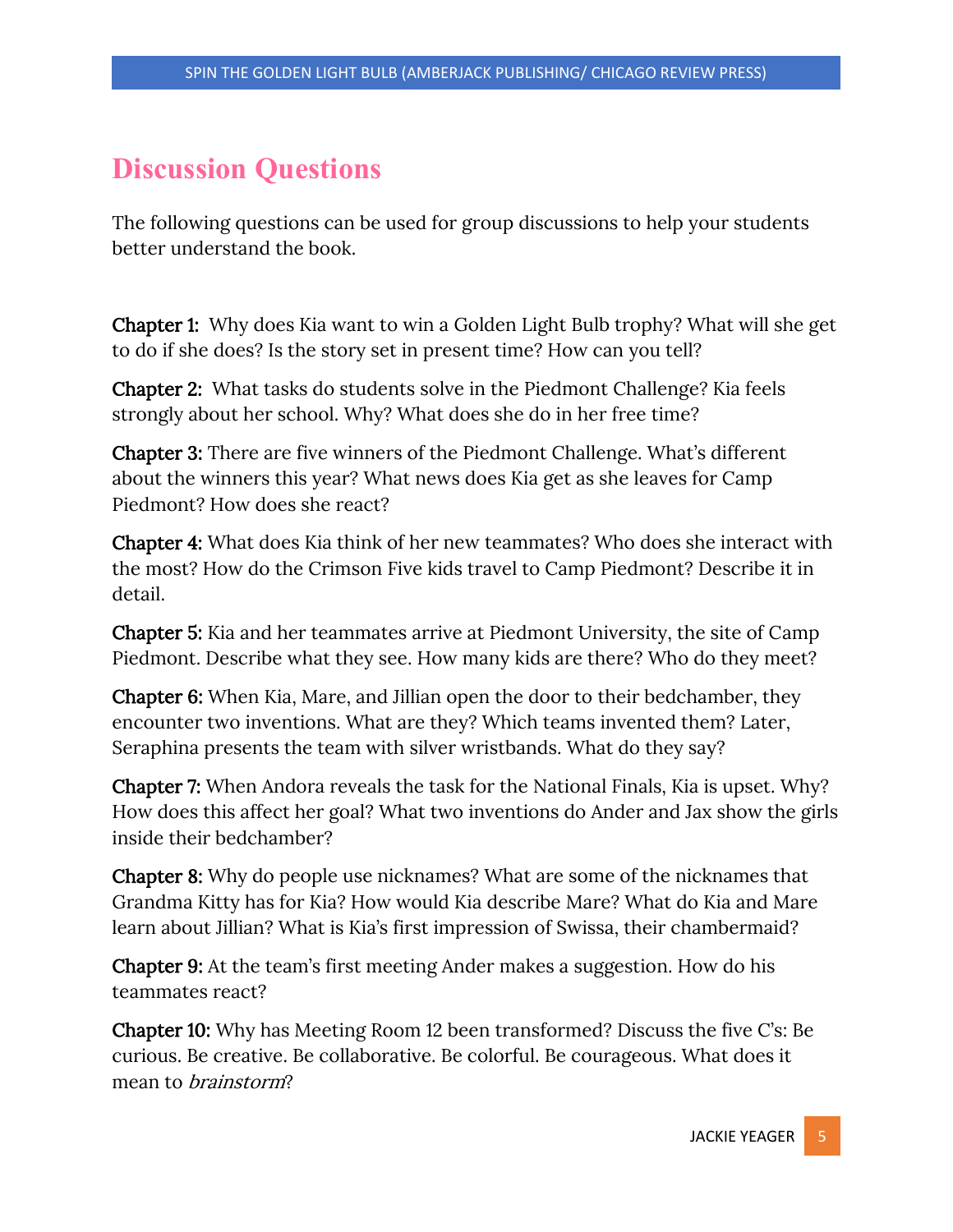Chapter 11: The team must unaminmously agree on how to present their solution to the judges. How do they decide? Discuss what it means to compromise.

Chapter 12: What emotions does Kia feel while thinking about the task? Are each of the kids eager to share their ideas with the others? Why or why not? What strategy does the team use to accomplish different jobs?

Chapter 13: What is Nacho Cheese Ball? Why do you think it's played at Camp Piedmont? What strategy does Kia use to get points for her team?

Chapter 14: What do you learn about each of the kids while they're gathering materials at the Piedmont Pantry? What does Kia think of her new nickname?

Chapter 15: Why does Jax get frustrated with Ander? What does Kia do that shows she's a good teammate? Why does Kia want to win so badly? Why does Ander?

Chapter 16: Why do you think Kia and Mare have trouble getting along? Who acts as a peacemaker on the team? What do the kids' characters and costumes tell you about their personalities?

Chapter 17: Why does Kia go to Mare for help? At Camp Piedmont, the teams work hard but they play hard too. Why is it important for them to take breaks and play Nacho Cheese Ball?

Chapter 18: Kia and Ander talk about thinking up new ideas. What is it like for each of them? Describe Gregor's and Seraphina's coaching styles? Is one better?

Chapter 19: The state teams must use skills from all six academic categories to solve the task. Give examples of the skills Kia's team uses for each one.

Chapter 20: In a surprise announcement, the teams learn there is a change to the rules of the competition. What is it? How does Kia's team react?

Chapter 21: When the team opens the shed, they are shocked at what they see. How do they react? How would you react?

Chapter 22: Who does the team blame for what's happened? Why? Do you agree? Why does Ander blame himself? Should he?

Chapter 23: Why does Kia run out of her bedchamber? How does Swissa help her? How does Kia's opinion of Swissa change?

Chapter 24: Why is Ander mad at Kia? Is he right to feel upset? How does the team come up with their new idea?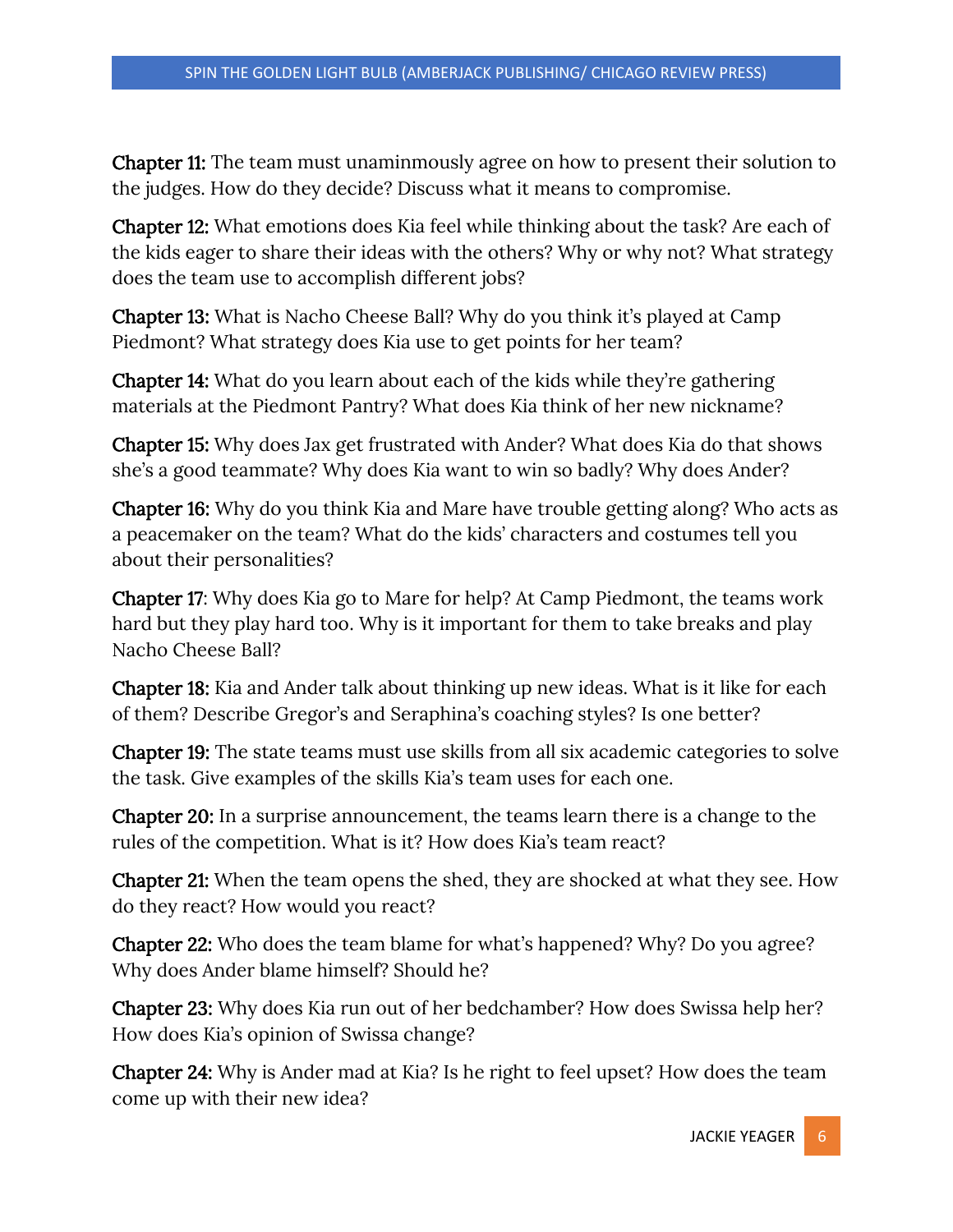Chapter 25: Do you think Kia's mom wants the team to win? Why or why not? What does the team do to make their new solution fit their play? With so many things left to do, how do they determine who works on what?

Chapter 26: What does Gregor think of the team's new play and the Ancestor App? How is his reaction different from when he watched their original play and saw the Ghost Gallery?

Chapter 27: Why do you think there's no information about Grandma Kitty attending Camp Piedmont on the Ancestor App? What does Seraphina do to help the team feel prepared for Rehearsal Judging?

Chapter 28: Do you think what Grandma Kitty did was wrong? Why or why not? Should Kia forgive her? Why do you think Kia wrote the note to her?

Chapter 29: How does Kia feel while she's performing? What about after their performance is over? Why does the team follow Gregor? What do they overhear?

Chapter 30: Do you think the team should have told Seraphina about Gregor's phone call? Why or why not?

Chapter 31: Do you think that it was okay for the team to look up Gregor's phone records on the Ancestor App? The team agrees to let Gregor explain himself before telling Andora or Seraphina. Would you have done the same thing?

Chapter 32: Do you think Gregor was wrong to follow Principal Bermuda's orders? What could he have done instead? How do Kia and her teammates feel about Gregor after they discover why he did it?

Chapter 33: The team must create a banner for the Opening Ceremony with illustrated pictures that represent the state of New York. What landmarks do they choose? Which ones would you add?

Chapter 34: What does Seraphina do to make cometition day special for the team? What does Gregor do? Describe what the kids see at the Opening Ceremony.

Chapter 35: What do the kids wear to the Night of Brightness that shows they are a team? What do they do to support each other as the results are read? Kia uses glue as a metaphore. What does she mean? What's next for the the Crimsone Five kids?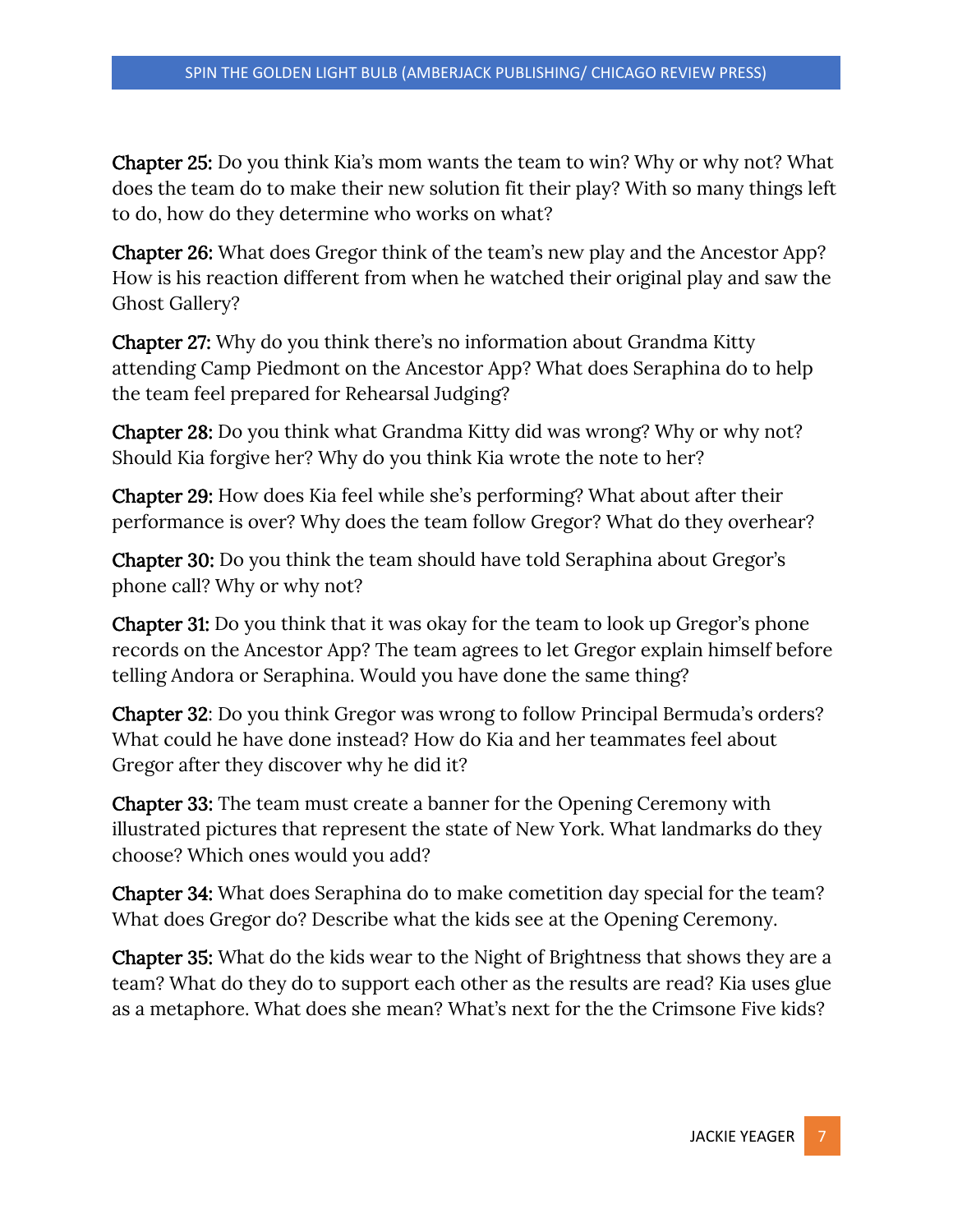# **Extension Activities**

The following are suggested activities students can do after reading the book.

### Literature Circle

Discuss the themes of teamwork and forgiveness. What makes the Crimson Five a great team? What does it mean to forgive someone? Which characters needed to be forgiven? Which characters forgave someone else?

Discuss the themes of friendship and family. Describe Kia's friendship with each of her teammates. Kia learns something about Grandma Kitty and about her mother. Why are these revelations important to the story?

Discuss the topic of goal setting. The Piedmont Challenge inspires teams to Think more. Work hard. Dream Big. Why is it important to have big dreams? Why is it important to believe in yourself?

# Character Study

Kia likes to tell Grandma Kitty all about the Piedmont Challenge. What would she tell her about her teammates? Write down your descriptions of each character including as much detail as you can. Which character do you relate to most? Why? For further study, describe Seraphina, Greogor, Grandma Kitty, Andora Appleonia, Master Freeman, Swissa, and Witch Girl.

# Research Project

Filled with quotes, signs, inventions, and images, Camp Piedmont could be the most inspirational place on earth! Find evidence in the book that proves this is true.

# Compare & Contrast

Spin the Golden Light Bulb is set in the year 2071, about fifty years in the future. Use a Venn Diagram to compare and contrast items and inventions that are used in present time and in the book.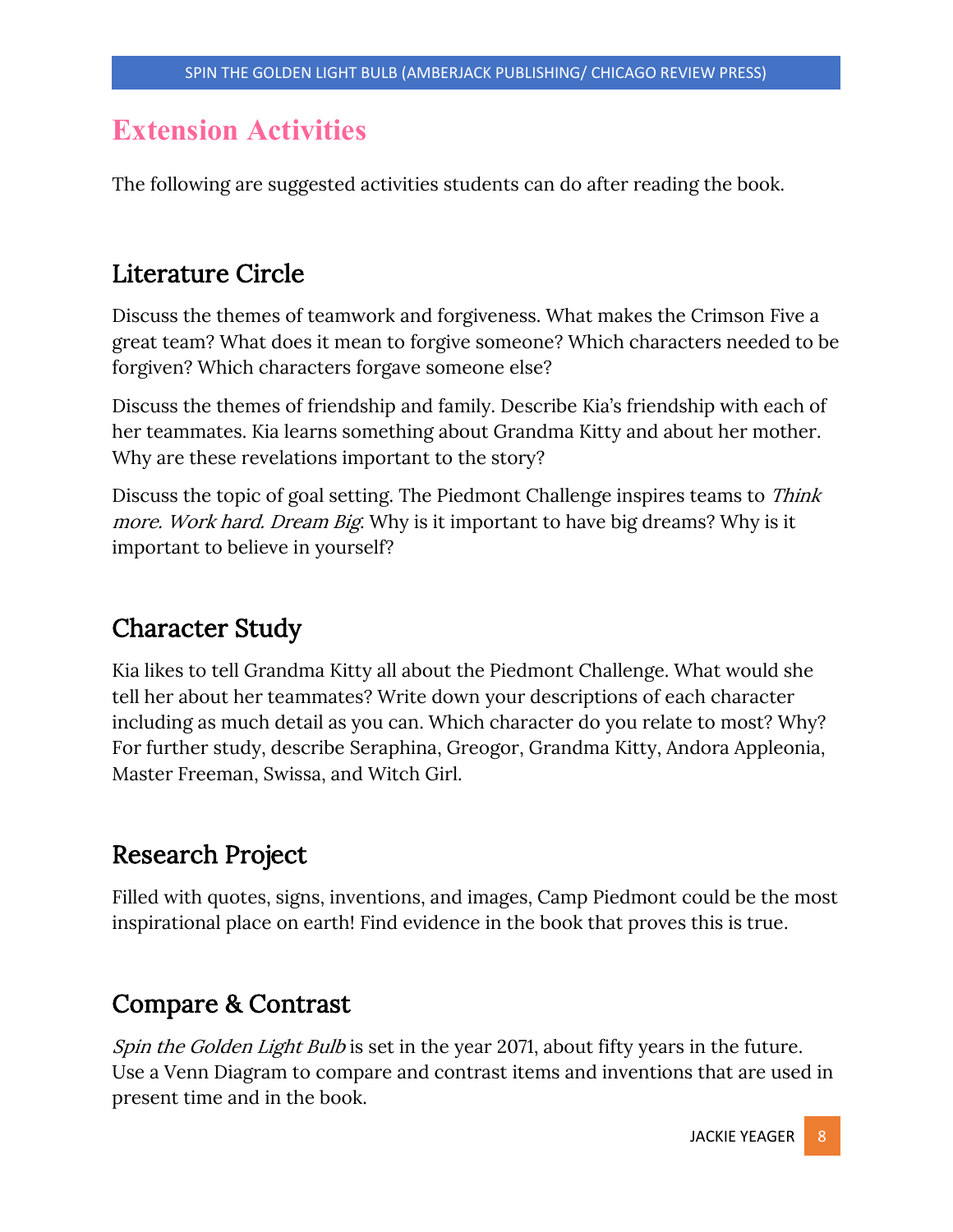### Make an Invention List

Kia has a list of 67 inventions that she hopes to build one day. If you could invent anything what would it be? Make a list of all your incredible invention ideas.

### Build a Someday Box

Kia keeps her invention list inside her *Someday Box*. Create a box using cardboard, wood, or metal and decorate it. Whenever you have an invention idea, add it to your list or write it on a small piece of paper. Keep them inside your *Someday Box.* 

# Play Dress Up

Recreate the costumes worn by Kia, Ander, Mare, Jax, and Jillian in their play using fabric scraps and recycled materials. Then, wear your favorite one and have a fashion show for your friends or classmates.

### Write a Skit & Act it Out

Write the script for your own original skit, one continuing the story set in Crimson Catropolis, or one featuring a scene in the book re-written from a different character's point of view. Include a beginning, middle, end, a problem, and a solution. Then, assign characters, learn your lines, rehearse, and perform it for your classmates. Wear homemade costumes too.

# Build an Invention

Draw a picture of something you'd like to invent. Gather craft materials, nuts & bolts, recycled items, LEGOS, or blocks, and assemble a prototype for this invention.

### Visit www.swirlandspark.com

Learn more about the author and her books. Students can also email Jackie and share their thoughts about the book.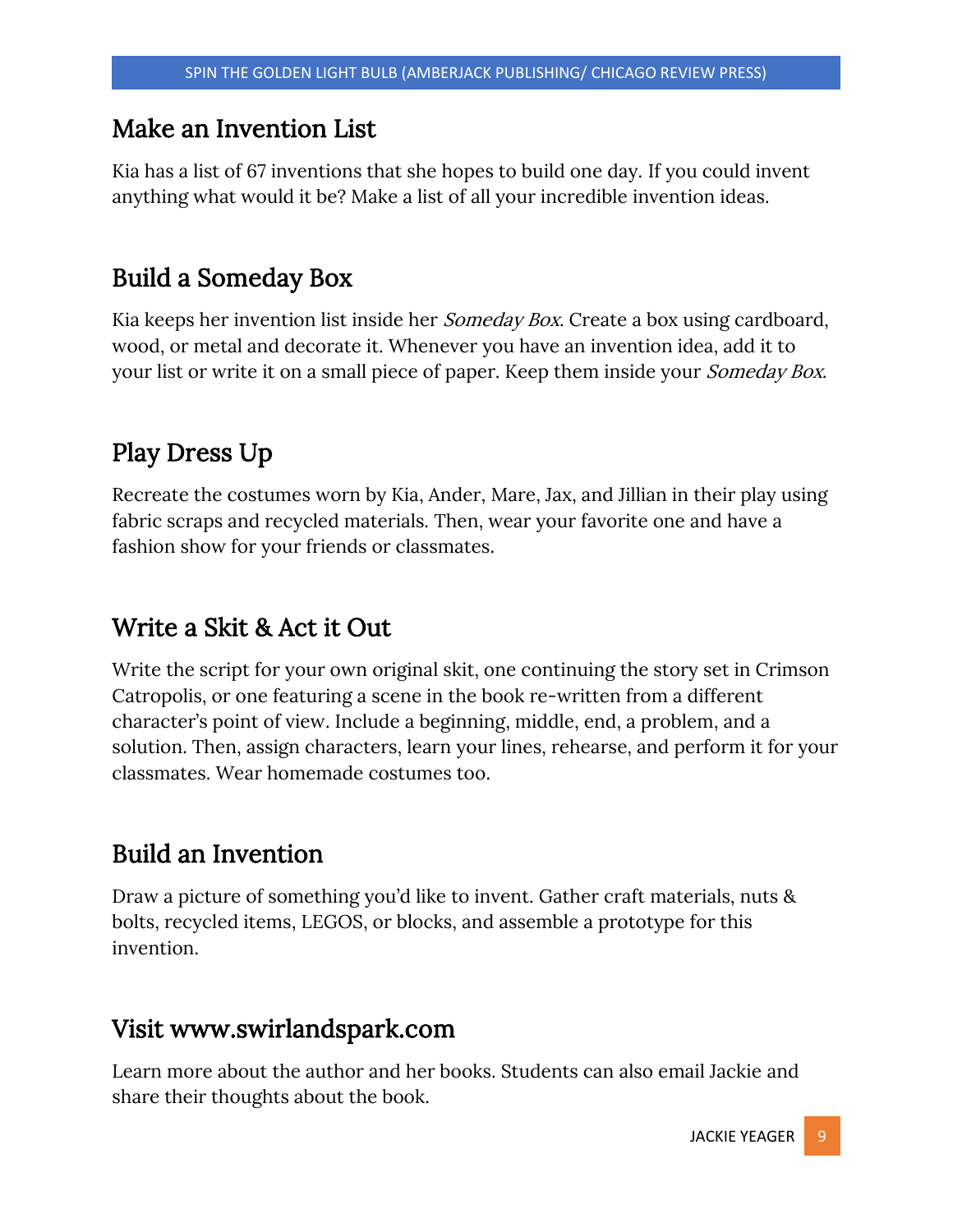# **Standards Alignment**

Depending on the activities completed, the following Language Arts Common Core Anchor Standards can be met.

### Reading

#### Key Ideas and Details:

#### CCSS.ELA-LITERACY.CCRA.R.1

Read closely to determine what the text says explicitly and to make logical inferences from it; cite specific textual evidence when writing or speaking to support conclusions drawn from the text.

#### CCSS.ELA-LITERACY.CCRA.R.2

Determine central ideas or themes of a text and analyze their development; summarize the key supporting details and ideas.

#### CCSS.ELA-LITERACY.CCRA.R.3

Analyze how and why individuals, events, or ideas develop and interact over the course of a text.

#### Craft and Structure:

#### CCSS.ELA-LITERACY.CCRA.R.4

Interpret words and phrases as they are used in a text, including determining technical, connotative, and figurative meanings, and analyze how specific word choices shape meaning or tone.

#### CCSS.ELA-LITERACY.CCRA.R.5

Analyze the structure of texts, including how specific sentences, paragraphs, and larger portions of the text (e.g., a section, chapter, scene, or stanza) relate to each other and the whole.

#### CCSS.ELA-LITERACY.CCRA.R.6

Assess how point of view or purpose shapes the content and style of a text.

#### Range of Reading and Level of Text Compexity:

#### CCSS.ELA-LITERACY.CCRA.R.10

Read and comprehend complex literary and informational texts independently and proficiently.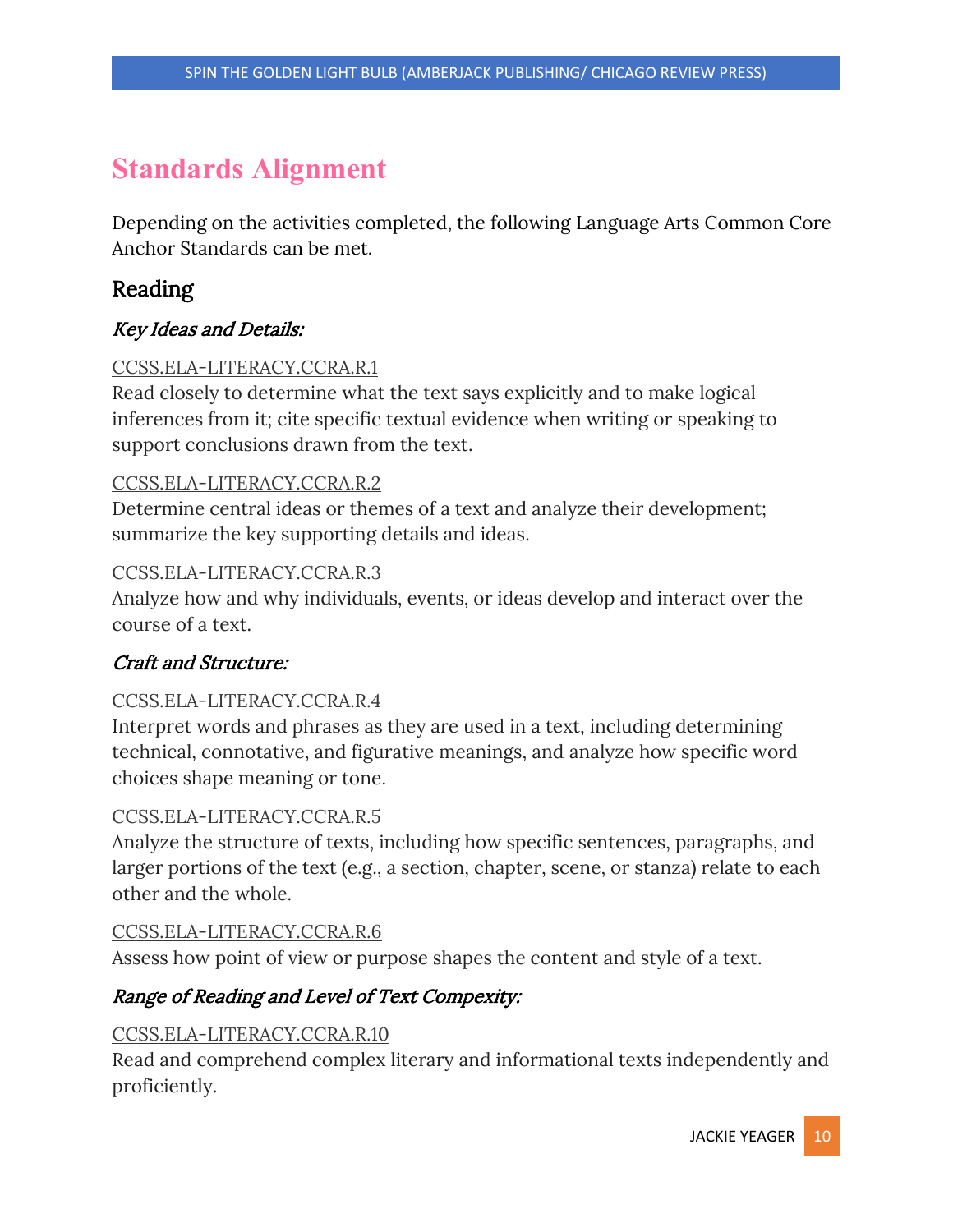### Writing

#### Text Types and Purposes:

#### CCSS.ELA-LITERACY.CCRA.W.1

Write arguments to support claims in an analysis of substantive topics or texts using valid reasoning and relevant and sufficient evidence.

#### CCSS.ELA-LITERACY.CCRA.W.2

Write informative/explanatory texts to examine and convey complex ideas and information clearly and accurately through the effective selection, organization, and analysis of content.

#### CCSS.ELA-LITERACY.CCRA.W.3

Write narratives to develop real or imagined experiences or events using effective technique, well-chosen details, and well-structured event sequences.

#### Production and Distribution of Writing:

#### CCSS.ELA-LITERACY.CCRA.W.4

Produce clear and coherent writing in which the development, organization, and style are appropriate to task, purpose, and audience.

#### Research to Build and Present Knowledge:

#### CCSS.ELA-LITERACY.CCRA.W.9

Draw evidence from literary or informational texts to support analysis, reflection, and research.

#### Range of Writing:

#### CCSS.ELA-LITERACY.CCRA.W.10

Write routinely over extended time frames (time for research, reflection, and revision) and shorter time frames (a single sitting or a day or two) for a range of tasks, purposes, and audiences.

#### Speaking and Listening

#### Comprehension and Collaboration:

#### CCSS.ELA-LITERACY.CCRA.SL.1

Prepare for and participate effectively in a range of conversations and